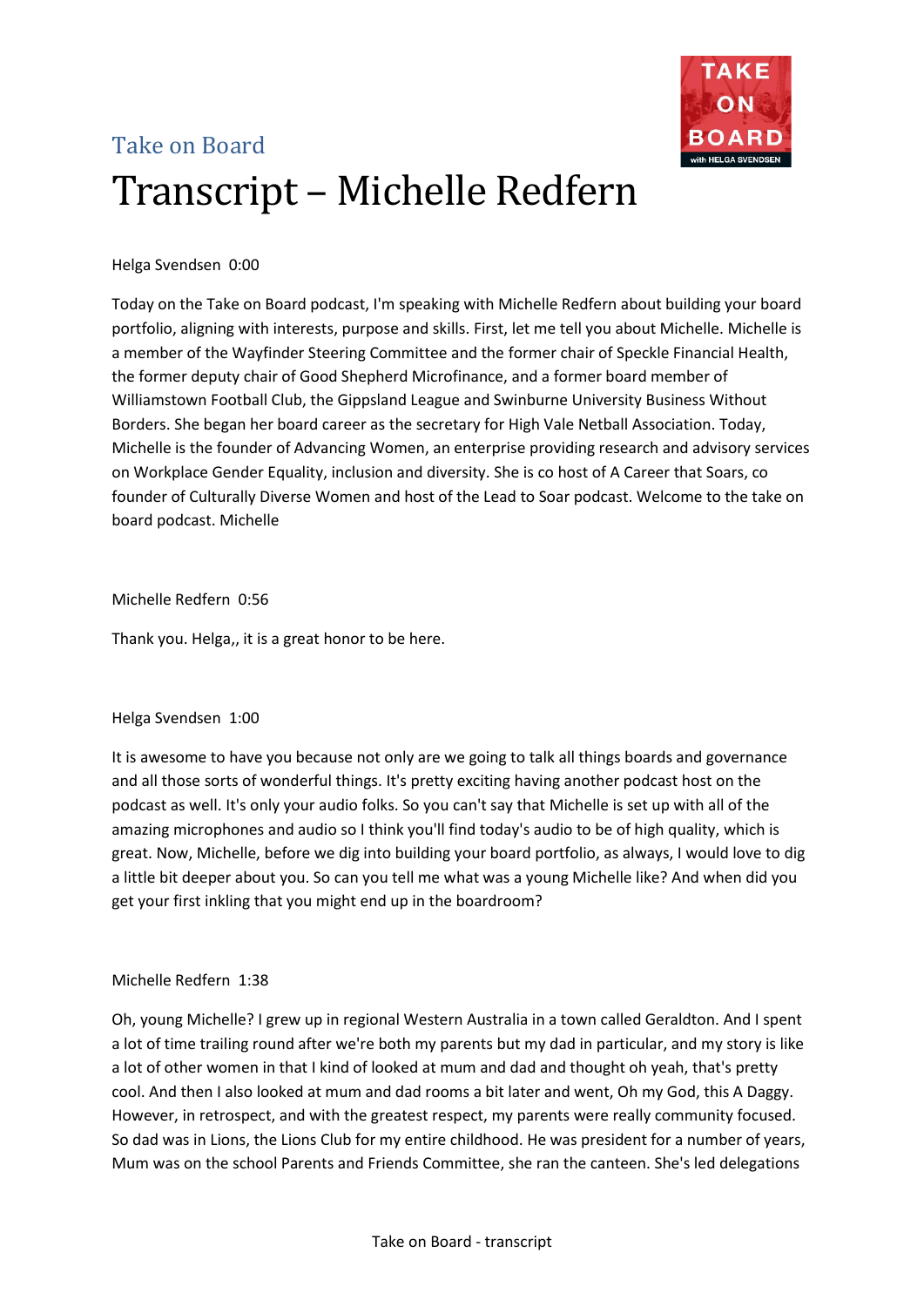for a new principal at one stage and you know, Mum and Dad were involved in community and in sport. So I trailed around after them a lot. Doing stuff sometimes happily, sometimes very begrudgingly. But I was pretty happy kid. Pretty normal, you know, played sport. We went to school, hang around a bit nerdy child number one. So people have always said to me, I'm a leader and I always have been a leader. So yes, I do like to take charge. So yeah, I was I was that like, charge kid.

## Helga Svendsen 2:54

I'm laughing at child number one because as child number three, I would say child number one, a leader is how we should describe them as but from child number three, it was always maybe a bit bossy as well.

## Michelle Redfern 3:05

100% Yes, I'm a young. I'm one of three girls and my younger sister Nicole would go oh, the stories I could tell. And she was an annoying little flea. Now. We're very, very good friends. So

## Helga Svendsen 3:17

That definitely sounds like it's reflected in our family as well. Maybe I need to have a glass of wine with Nicole one day and compare younger sibling stories. Maybe. So you've been on a range of boards. You started at High Vale netball club, you said you played a couple of sports. When you were younger, actually, what other sports did you play just out of interest?

# Michelle Redfern 3:40

So netball, softball, I was a reasonably good Junior swimmer played a bit of basketball. And then as I got older, I played a bit of touch of rugby, and then I played netball right through until my second pregnancy. So netball, and softball, probably the sports that have featured as most prominently ... I shudder to call myself an athlete, not as a participant. And then I was involved with via mum and dad, but particularly dad with Woody and cricket.

## Helga Svendsen 4:10

For those that are thinking about building a board portfolio and maybe particularly in sports. What's your advice to them? Where should they begin?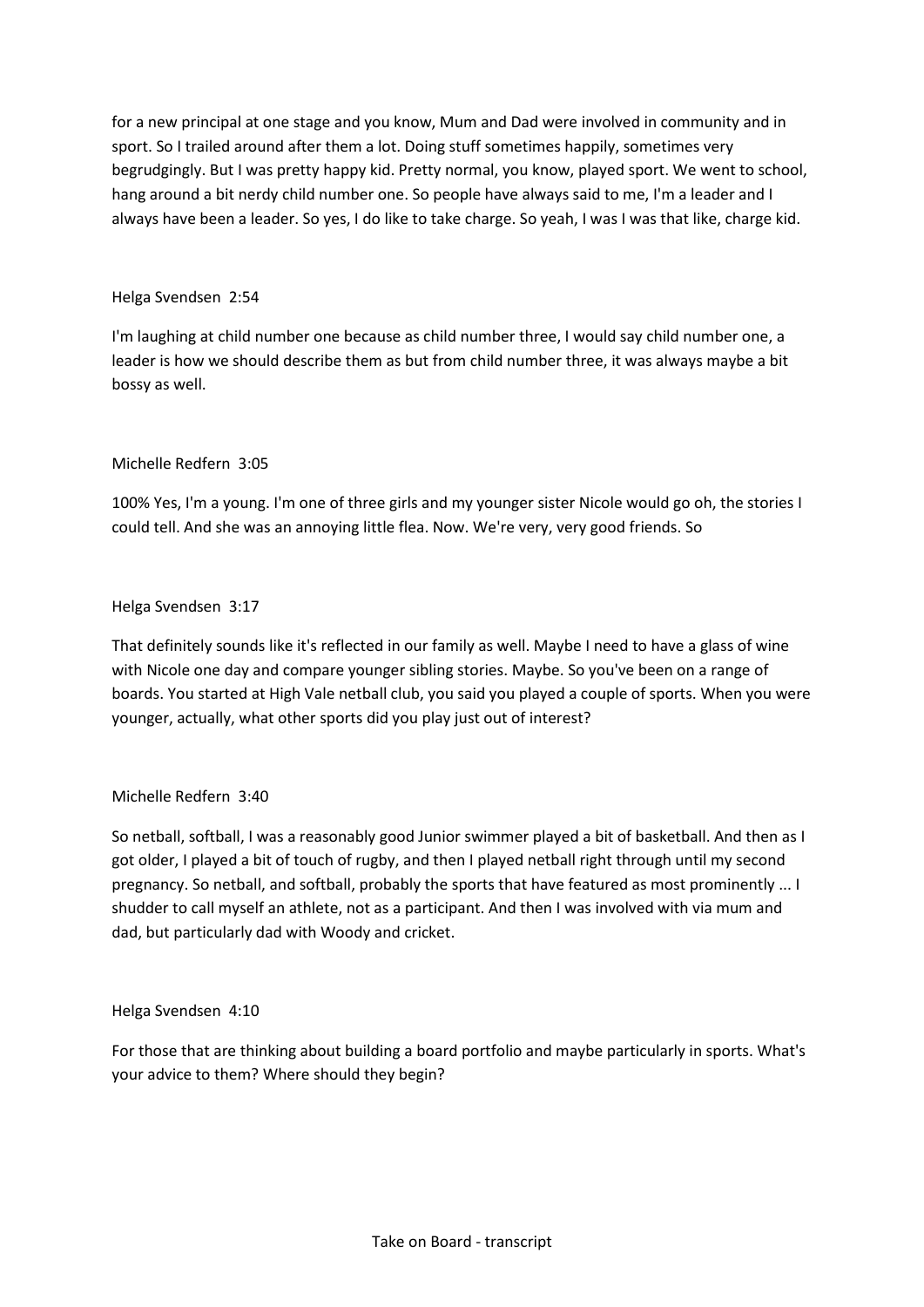#### Michelle Redfern 4:18

Get involved. So the way I got involved for as well, as I said, I kind of had the imprint on me because of mum and dad and then being involved in that service to community and club and things like that. So when my children started playing sport, it was, in my own mind expected that I would show up and get involved in some way and, and I've often said particularly when Kelsey, my daughter was playing, she started playing netball at the age of eight. And we lived in Glen Waverley at the time here in Melbourne. And if anyone's ever been to Jells Park, netball courts at 8am or 7:30am on a wintry Saturday morning. It's pretty rugged. So you know, any committee member knows that there's a parent that keeps showing up at that time and currencies, can I help you go? Right? Let's snap them. So that was me. So I turned up. So I ran, I scored and manage then I'd learned to umpire and things like that. And then with Brendan, my son who started playing football, I fronted up to the footy club and said, right, I want to get involved, but hey, I'm not working in the canteen. I'm not chopping up oranges, or run water. And they said, Would you like to be the umpire escort? I said, Yes, I'd love to be Thank you very much. So I got involved. And I remember Peggy O'Neill saying, who was the first woman president of a, an AFL club, her saying that she started off exactly the same way. She turned up to Richmond said I love this club, what can I do and volunteered. So I started volunteering. And that then led to me having this beautiful realization that, okay, I could probably score and run around and umpire and coach and things like that. But I've got these really good administrative skills. So when the club asked me to jump onto the committee, I went, sure, because I'm good at going to meetings, I worked for a big company. I then quickly realized that, oh, some of my ideas were and processes and administration, I was good at it. So I think quickly was elevated to Secretary because we're an Incorporated Association, and suddenly realized, ah, this is governance. And there's requirements and reporting and constitutions and all of that kind of stuff. So yeah, I got involved and then learned over time that my skills really aligned with what I loved, which is sport. And it also allowed me to stay involved in sport without being a participant. That's where it started. But it was an absolute aha moment of, I love sport, I want to stay involved. And I've got these skills, these administration, these leadership skills, which are, frankly, really useful. So that was it.

#### Helga Svendsen 6:57

Fantastic. And for those that want to be involved in sport, but not necessarily run around on the field, or run around on the track, or whatever it may be, it gives a fantastic way of getting that involvement in the administration of the sport...

#### Michelle Redfern 7:12

Whether it's shaping that club, whether it's shaping the game, or as I then started to learn, perhaps I could do a whole bunch of other shaping, I could influence some outcomes at a more macro level that I'd started to observe. So yeah.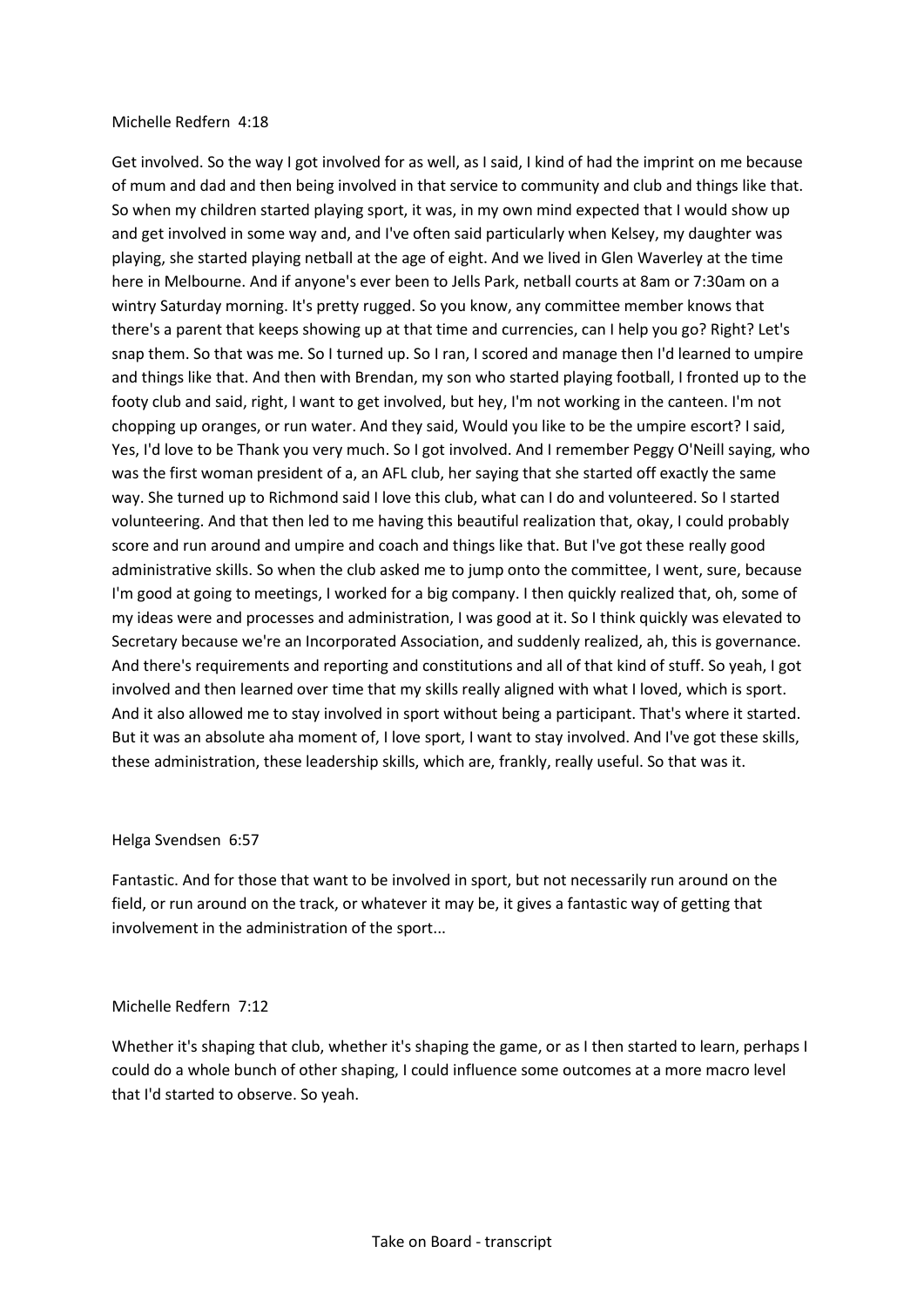#### Helga Svendsen 7:30

Tell me about that. What were those macro outcomes that you wanted to influence?

#### Michelle Redfern 7:34

Well, being being part of a very, very big Netball Association, I, I learned that as a senior representative of our club, it was useful to build good stakeholder relationships with the larger association. And that meant turning up and showing up to certain things. And you know, that's the way business works are good. So I did that. But what I noticed was I went well, where are where all the dads, there's a lot of women around here. And then I started looking at the Netball Victoria board and netball, Australia board at that time, and we're talking about the early 2000s. And because our little club, which in fact, was a very big club, we had about 18 teams at our peak, we had quite a number of dads who were involved in the community in coaching, all that kind of stuff. So we had a very gender balanced parent representation. And I started to look further up the chain in terms of administration, I thought, well, there should be more dads, and there should be more variety of people more diversity of people shaping the game. And someone happened to say to me, Michelle, you should jump on the Netball Victoria board and I said, oh, no, I think I'd rather go straight to Netball Australia. And and then I went actually, actually, netball is not where I want to have an impact. Football is, I started to thought hang on a minute, if there's a whole bunch of women in netball, betcha there's a whole bunch of men in football. And that is just not the way we create sustainable flourishing organisations. So that was kind of my aha moment. Okay, this is a thing. This is a thing and then my great friend Philippa Dobbin at the time said, your board career, what are you going to do about? Oh I don't know. I'll just work it out as I go along. And then she started talking to me, she said, I think the here's a couple of things that you might want to think about doing a couple of associations, you know, company directors course, women on boards, you know, that kind of stuff. And really much it snowballed from there.

#### Helga Svendsen 9:40

Always good. You know, the thing I'm hearing in there is not only are those tips fantastic, but have a mentor or a sounding board in your sphere to give you some of those ideas for exactly where you want to be.

## Michelle Redfern 9:52

Absolutely, because I kind of had a bit of an end game but I didn't have a launch point. So I said about getting myself trying to be a director to learn governance, so I invested a reasonable amount of time on understanding what it would take. And I remember my very first half day training with women on boards, and it was Clare Braun and Ruth were running, it would have been back in 2009, or 2010, something like that. And the first thing I learned was your executive CV is not your board directors CV. And you should always read the Australian Financial Review. And there was just so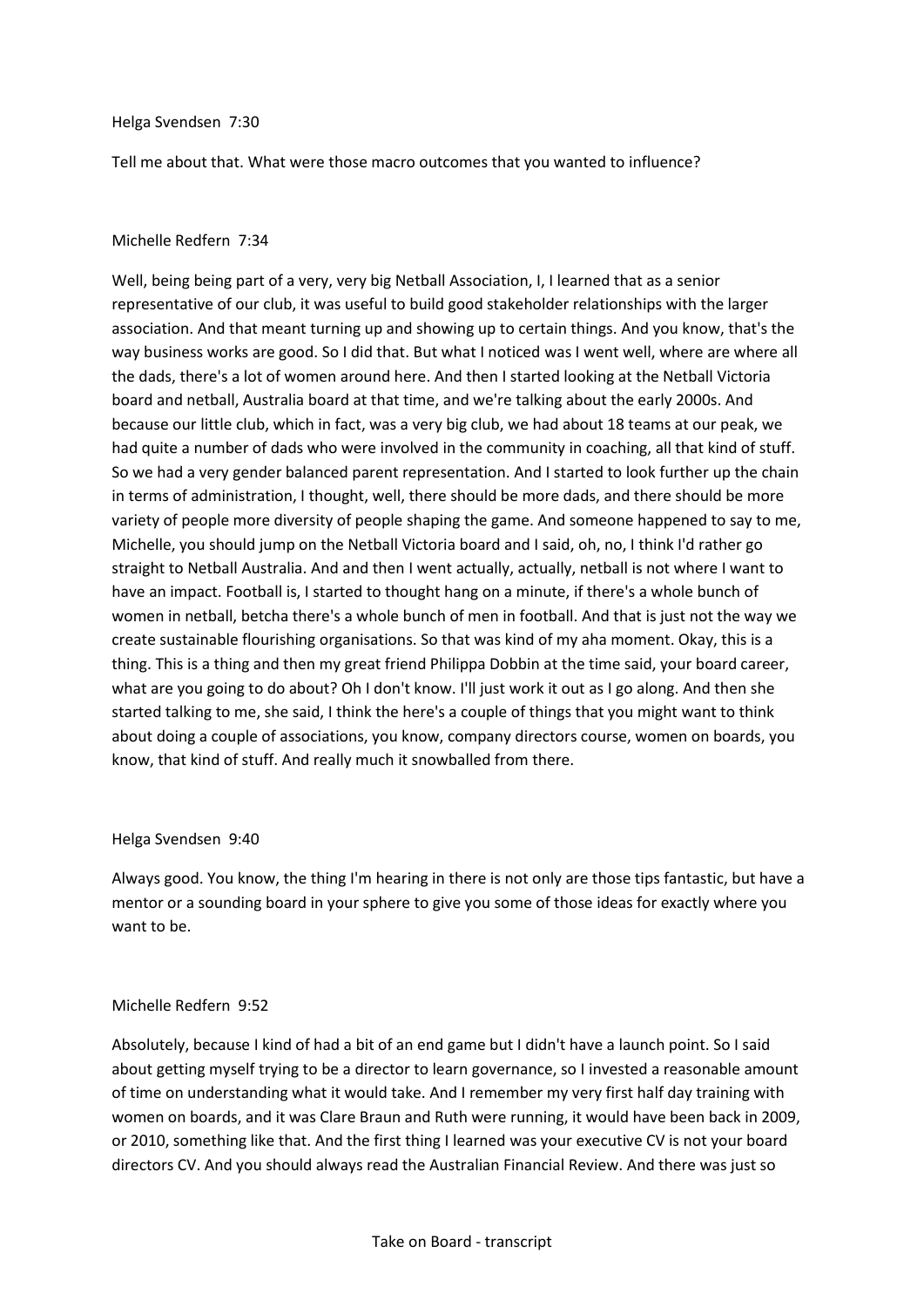much more learning from that clearly. But they're the two things that stuck with me. And now I, I say that to aspiring board directors, as you really got to know the business of business and what goes on in the ecosystem that is business. But also, this is different to your executive or your leadership career.

## Helga Svendsen 10:50

Absolutely. I just had a conversation this morning with yet another nominations committee where we reflected on some of the applications were people's executive resumes, and they didn't get through the mix, because you can't see what it is they are going to contribute to the boardroom. It's so frustrating when you can see they are probably good people, but they are not showcasing what they need to showcase for the board roles. So yes, okay. So again, I'm picking up the tips. Have a mentor or a sounding board, in your boardroom, definitely have a board resume, invest in your training, invest in your own development in the boardroom, even though you clearly had some practical training that you'd got through your secretary role, you then build on that with some more formal training as well.

## Michelle Redfern 11:39

And I think I certainly hadn't considered that to be the start of my governance career until later on, or when actually that was, because you are, it's the mechanics of overseeing and governing an organisation, no matter whether it's immunity, grassroots for profit, listed, whatever it may be. And yeah, you're right. I think I know, when I did the company directors course, I'd already had a couple of boards under my belt by then. And I found it really, really useful, because and it was great, because there were practical stories. And I mean, you would do it in your, in your getting board ready programs. When you can bring that storytelling and practical examples. It moves beyond theory. So I found that very useful. Yeah,

## Helga Svendsen 12:25

Absolutely. And you must get asked this all the time, as well. But I often get asked about the company directors course or other training, those sorts of things and when to do it. And my personal view is you'll get much more out of the program, if you're already on a board or been on a board. So that it is that practical application rather than a theoretical application. So yeah,

## Michelle Redfern 12:47

And actually went off track there. But don't dismiss the experience you get on your children's sporting or the PNF, or the daycare, or the community daycare organisation. If someone says we've got a committee chair, and you're interested in a board career, do what I didn't go yes, or no learn and take it on board, pardon the pun, as as a learning experience, because it is all of it is just building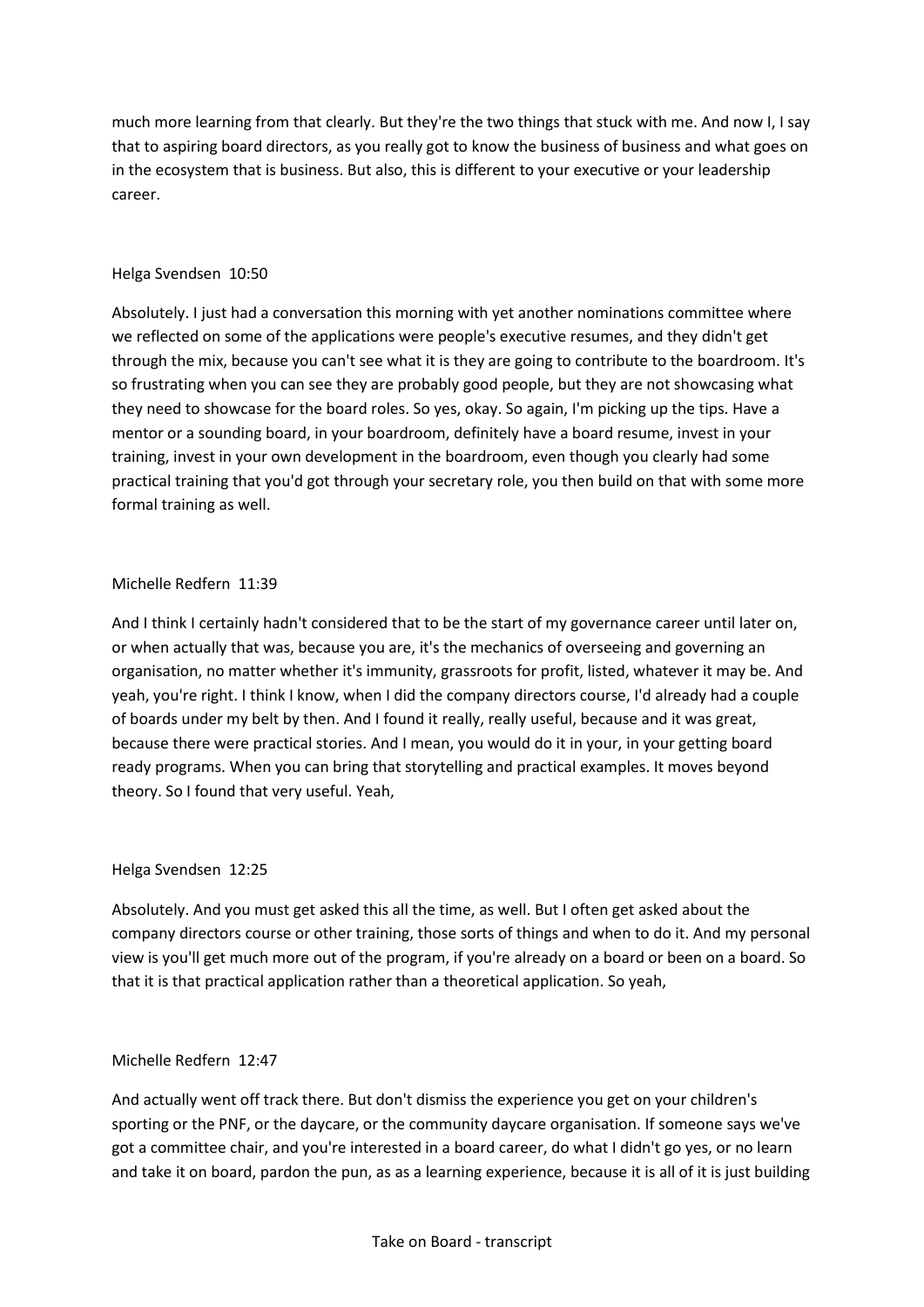and building and building your knowledge. But also then, I think the other thing useful for me, Helga, is that continuing professional development as a director, but also learning aha, that's what I need to know more of. So I've got a gap. And I need to really close that gap over this next period of time. What do I need to do about that?

#### Helga Svendsen 13:34

So tell me, what are some of the gaps that you identified in your governance skill set? And what did you do about it? That stuff's really useful to hear.

#### Michelle Redfern 13:42

Yeah, so my mine definitely was my financial acumen. So and I certainly in the group's I lead programs on business, strategic and financial acumen, which kind of makes my 15 year ago I sort of have a bit of a chuckle because I catapulted myself out of a 15 year career at Telstra, let's see what I can do found this amazing job. And this amazing job involved was an executive role. It involved pricing and budgeting and strategizing. And I didn't even know how to use Excel. I was very, very low on the maturity scale of financial acumen. Luckily, I'm while I'm now married to a CFO, my darling wife gave me a crash course in a profit and loss of balance sheet and cash flow. And then I went and did my MBA later on after that, I worked out that that was going to be a real career, all of my career a real derail, if I didn't do something about it then in there. So I said about building my financial acumen and you know, I am a very much a strategic thinker, long term, what have you I'm also really good at operations, as in getting done here and now and making decisions. But now that I've got that acumen around it know, particularly as a director, what to look for, and how to how to really test the things that management are telling us, as directors of an organisation just say, Does this stand true under scrutiny? I'm not meaning to be adversarial but you've got to know what you've got to know. So that you can see that you're fulfilling your duties as a director. So that was, that was my big one.

## Helga Svendsen 15:30

Yeah, and it is, once you've got the principles of that, you can apply it to any boardrooms. Um, you know, I had a conversation with somebody the other day who's joined a larger board. And she was like, they're just zeros. It's the same principles. There's just a few more zeros now in in the balance sheets and p&l that I'm looking at. So if you can get the principles down pat, it works beautifully. You'd said before you were involved in netball. And then somebody had said, get yourself on Netball Victoria. I went no, no, after some thinking, I want to be involved in football administration, football boardrooms. How did that happen? What were the steps?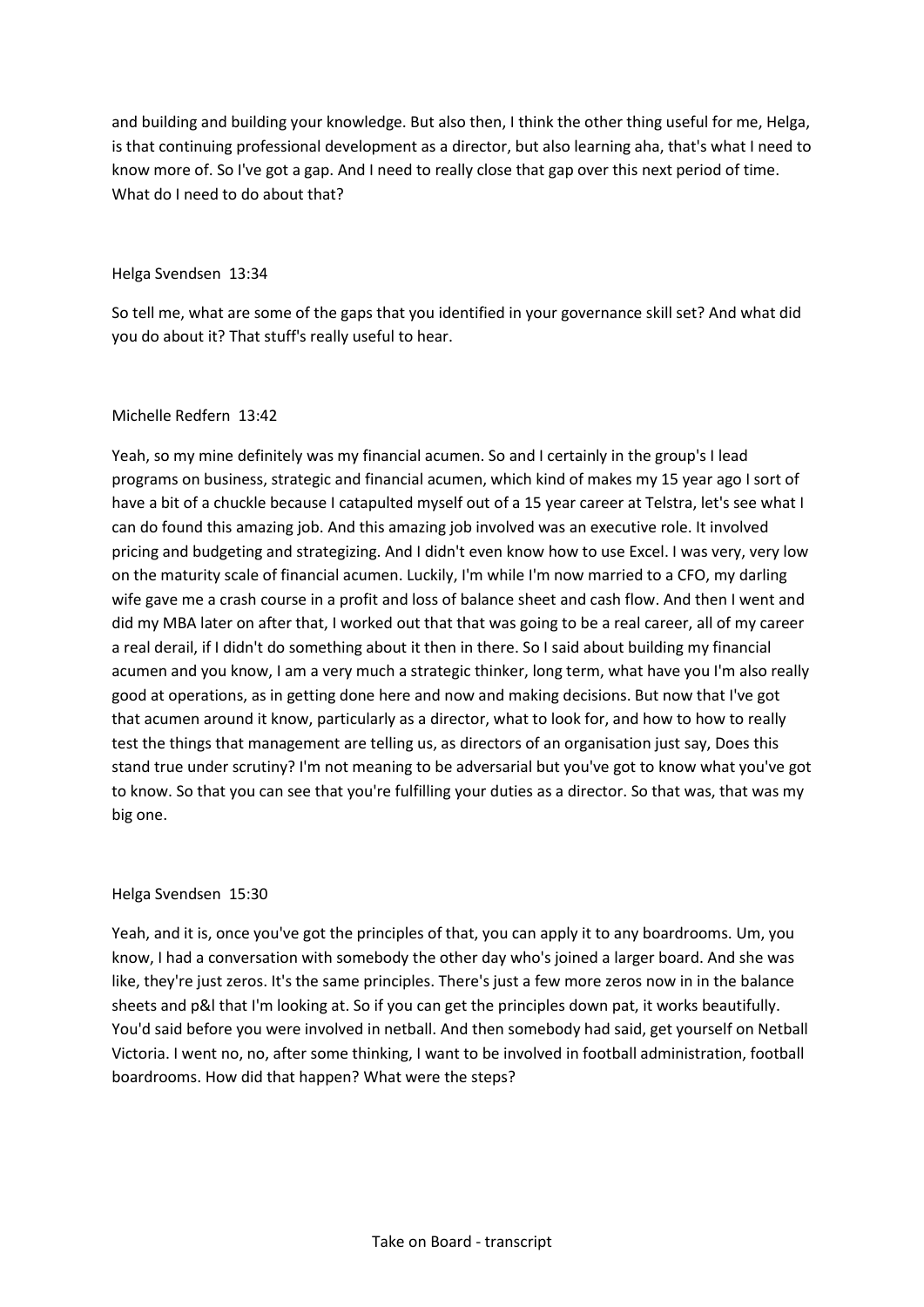#### Michelle Redfern 16:06

Step number one is saying it out loud. I saw a great believer in expressing what it is that you want, after spending far too many years not expressing what I really wanted. And being a little bit amazed that no one could read my mind. But anyway, so expressing what I wanted, and then having a bit of a plan. Now I'm a reasonably crap goal setter. So I'll put that out there because I've said that publicly before but I had a vision. And my vision still is I want to be on the AFL commission at some point. But I thought, well, what am I stepping stones and my stepping stones were I need to find my very first football board to jump on. And as it turned out, through arranged through networking, and networks, I became aware of an opportunity in Gippsland. And the Gippsland, AFL football and netball League was specifically recruiting female directors. So I put my hand up, and people would say are you from get started. Now I'm actually from Western Australia, they needed my skills. And they needed my skills, my background and agenda, as it turned out. So that was my first board and my first footy board. And I knew that once you're on a board, you can get on other boards. I wish it wasn't so but they were the ones who gave me my leg up into the AFL industry. And I knew that was once I was there, I had to really build my networks, build my profile, demonstrate over and over again, that I knew my staff and I could really add value for the communities that were in service of. And that's how it started.

Helga Svendsen 17:46

So Gippsland was a combined netball AFL?

Michelle Redfern 17:50

That's right. We were sitting across all of the clubs in that league. Yes. Yep.

#### Helga Svendsen 17:55

And you were particularly interested in the AFL side. But you also had the Netball side. Do you think that that helped get into that first one as well, like they needed your gender, your skills? Your experience?

## Michelle Redfern 18:07

It's a good question, I suspect it will have added to my credibility that I knew sport, because I've been involved in sport PR for such a long time. So yes, I have no doubt that that was, that was part of it. However, they were certainly over indexing on business skills, less on sports skills. And I was in my interview, I was very, very passionate about this epiphany that I'd had about how, how wonderful it was to be able to bring my business skills into the sporting environment. And interestingly, one of my mentors around that time, because I'd set my cap at the AFL. She said, you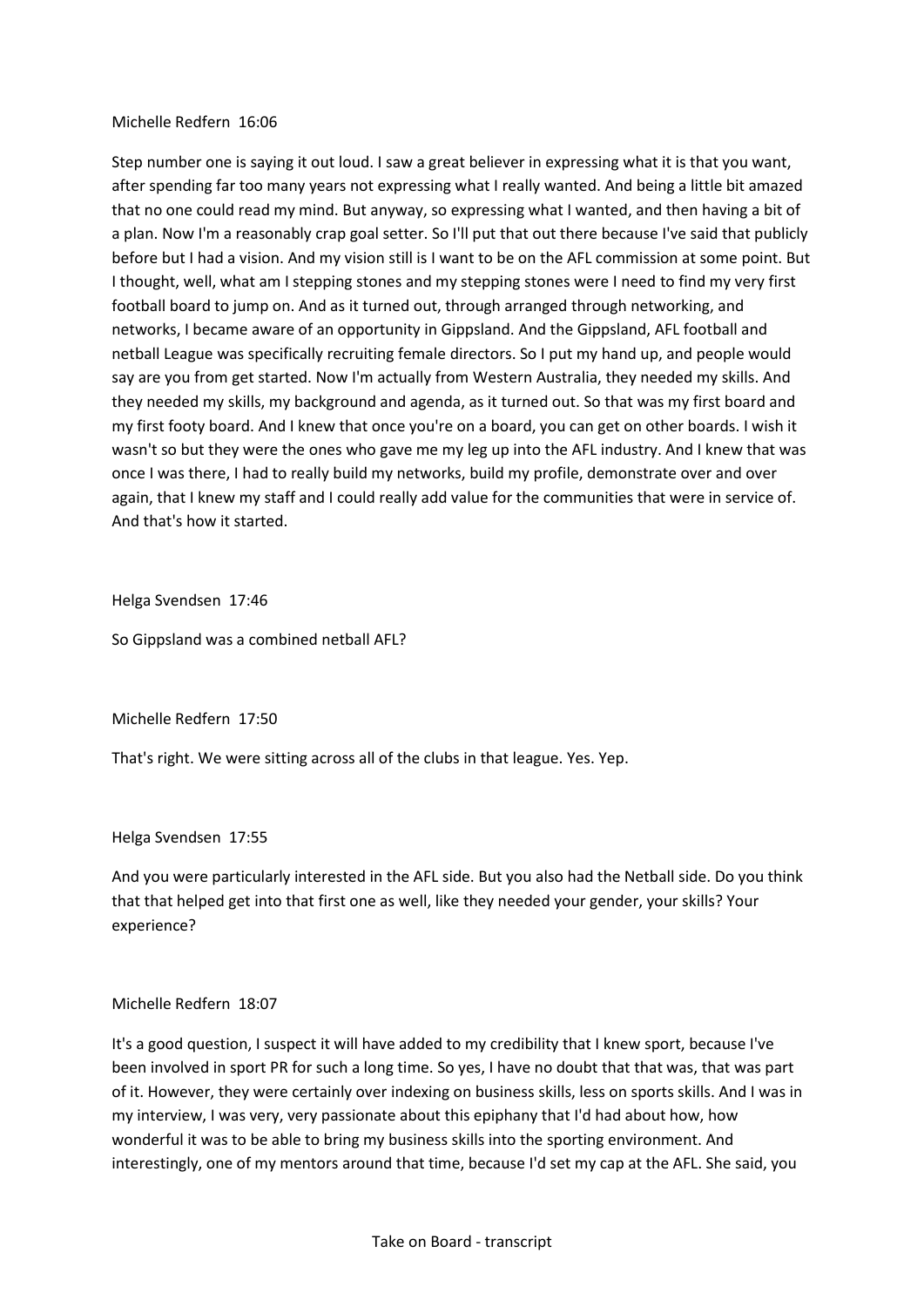know, Michelle, I totally agree with you that we need more business skills, less football skills around boardroom tables, and we're talking about extraordinarily need the organisation's even just from a monetary exchange perspective. But she said, you know, you're not a footballer, you've never played footy. You've never, never been involved. And I said, Yeah, well, this is my job is to really demonstrate in this first role, how well I can do and justify for myself and every other woman who wants to be involved in what has been traditionally male dominated environments that we can bring value. We bring diversity of thought diversity of lived experience, other ideas, and can question the way things have always been done. I mean, I could go on about this for ages, but there was just a lot of value. But for me personally, at that time, I knew that I had a lot of work to do to build my cred, which meant I had to show up at a lot of things. I put my hand up for pretty much everything I said, we've got some money from the AFL and they want us to set up a representative team for the whole of Gippsland. And when I'll do it for a women's team, I'll do it. And Greg, the then president, he said you're sure? Spot on leave it with me, I'll do it. I had no idea what I was doing. But I did it. And then I did it again in my next role. And now I've got that experience. So just showing up and then saying yes to a whole bunch of things to gain new experience that was, which is always what I've done in my leadership career as well. That looks interesting. I might learn some stuff. So the same applied for me there.

## Helga Svendsen 20:23

Yeah, it's interesting, isn't it? Because part of your value to that boardroom, I would say is that you weren't from football? Like that's exactly the value that you add. So you can ask the inverted commas stupid questions, you can get people to explain how things are done around here, which sometimes, as they are then explaining, they wonder themselves why things are done that way.

# Michelle Redfern 20:49

I've got this, you know, I will always have the I've never been a player stuff. So I will always be able to bring that up. But there's no doubt that as my experience continues to grow. So we have to bring other people in who can help us with different lived experience. So yeah, I really was, it was just so absolutely crystal clear. The benefit to sport of greater diversity on the boards.

## Helga Svendsen 21:17

I mean, as I mentioned earlier, you've done so much work around gender equality. Why is gender equality important in sport?

# Michelle Redfern 21:24

Because sport is business. So So there's two things that so go back and say, because people don't why sport, you know, I'm not an elite athlete never have been, I say sport has been always been a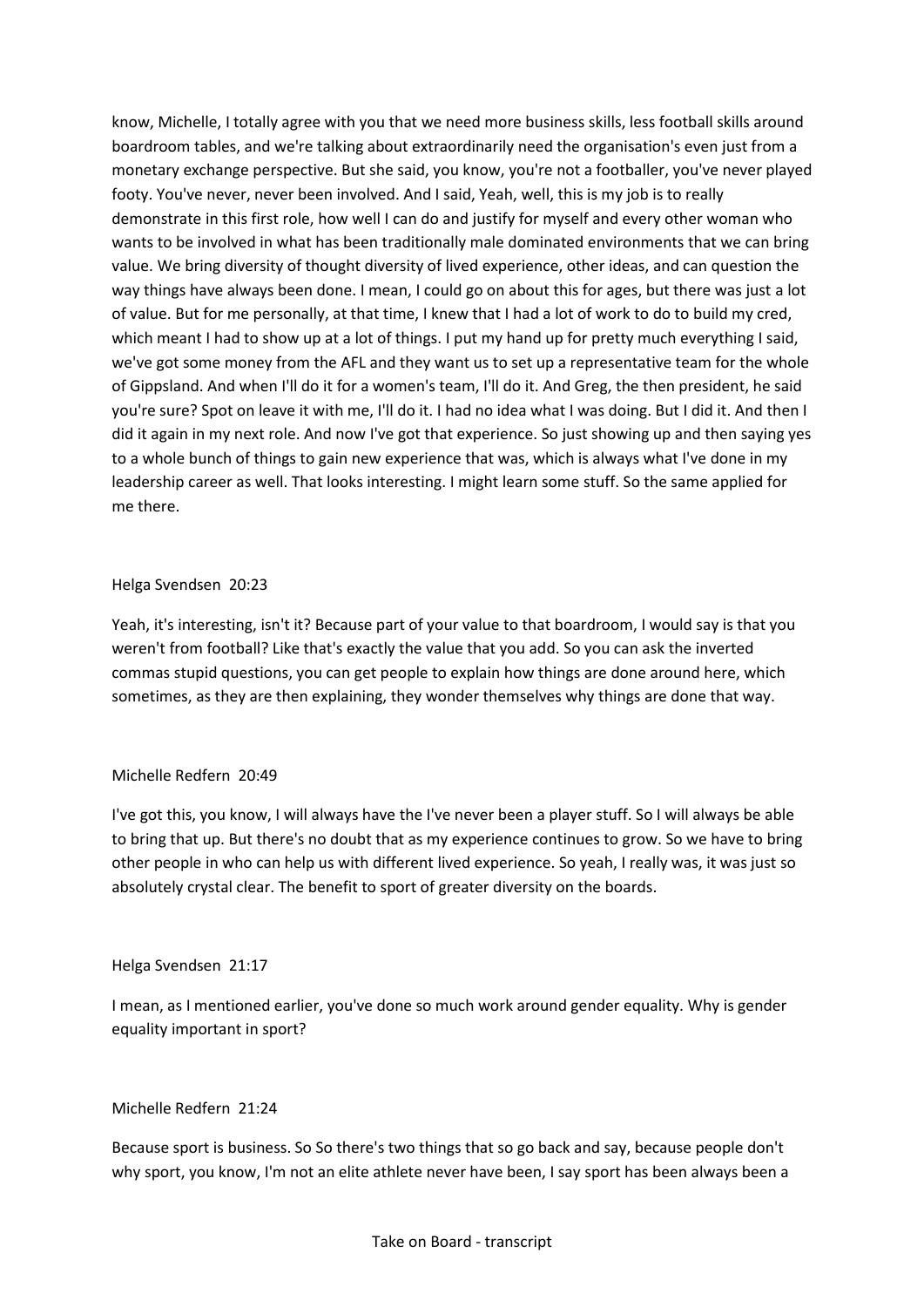part of my life, since I was a little person. So I can't imagine a life without sport in it. And I enjoy a whole range of sports. AFL is my particular passion area, or is a great vehicle for social change. I know including my own two children who are 31 and 28. I know that there are many people of all ages, and all walks of life that will believe the words that come out of a sports person's mouth more than they might believe some of our legislators, they've got credit. So I know that sports can be a great vehicle for social change. And frankly, there are so many people in sport. What I see is, and I've researched it, and I continue to research it, there is a glaring, glaring divide between those that have power and influence and make decisions and those who volunteer and do stuff that's kind of nice for free. Men still hold power, women still do a lot of stuff for free and it was interesting in my first foray into footy with my son's footy team, I will not be cutting up oranges, washing jumpers going in the canteen and look out, knock yourselves out whoever wants to do that, but it's not me because I'm so determined not to go be put into a gendered stereotype role. And that's what I want to do is break down, why because just like we know, diversity at all levels of leadership in all profit, and for purpose organisations means you've got greater opportunity to outperform the same for sport, sports, often, our lean organisations have very scrappy, big volunteer base. So we need innovative thinking, we need new thinking to keep evolving. And this last two years, there's never been a greater example of really well run sports organisations versus perhaps could be more diverse could be more innovative. Because organisation, there are some that have absolutely survived COVID and others that have not, and have done very, very poorly, when you can look at the composition of leadership and boards and say, there's a diverse range of people bringing a whole bunch of different ideas to our really big problem here versus a homogenous group that have always done the same thing the same way. Now, I'm being very binary there, because naturally, it's a lot more complex than that. But I want sport to survive and flourish because it is a really important part of society. But I don't want it to be the domain of just one group of people. And because at the heart of all this, it's not fair.

#### Helga Svendsen 24:13

Yeah, yes. Oh, them fightin words. Michelle will love it. Fantastic. Now, you said earlier that your vision was to be on the AFL commission. Is that still your your vision?

#### Michelle Redfern 24:27

I don't know. And I'm normally so absolutely certain about what I'm going to do determined is what my mother has said I was from the moment I was born. So the reason I want wanted to be the commissioner of the AFL was to shape the game and was to make it the best, the best game for all people. Now, there's actually a governance problem, in my opinion, and I don't think the commission necessarily has in terms of both I feel with the greatest of respect to the commissioners that they're not as visible as I would like to see. And I'm not seeing the innovation and the drive from those governors. And I'm seeing management take the lead on a whole bunch of stuff. And I don't, I can't see that changing in the short term. So I'm not going to go anywhere where I can have an impact, and I'm not going to invest time where I can have an impact. So maybe I'll have an impact in a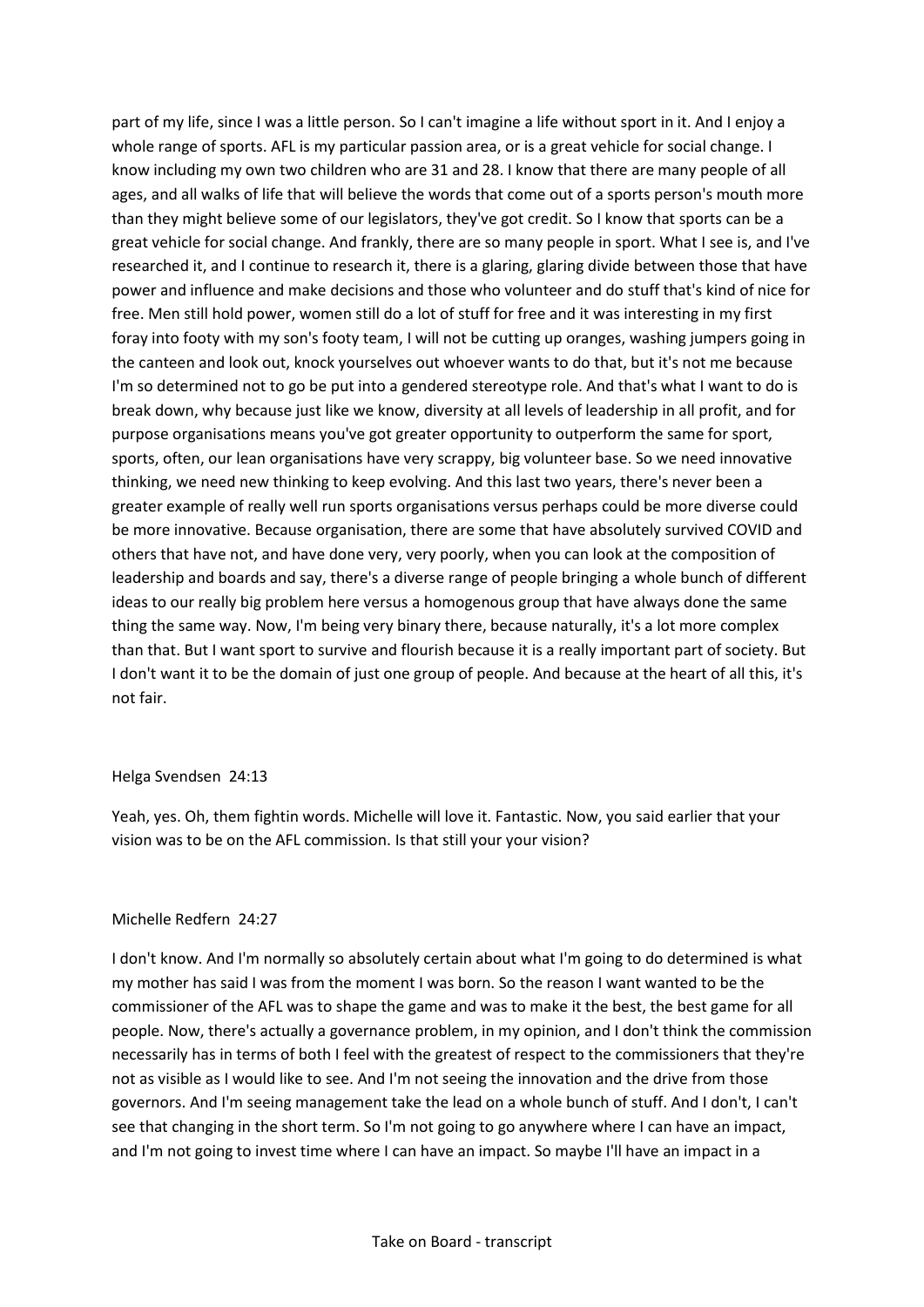different way. So with your being an annoying, you know, advocate for women in sport and nipping at the heels of folk that, perhaps need to think differently about some things.

#### Helga Svendsen 25:34

While that's arrived, we will watch this space and just saying, you know, maybe you need to go and run the AFL on the management side, as opposed to being one of the commissioners.

#### Michelle Redfern 25:43

As my wife says, I'm, you know, I've been working for myself for a long time, I would be a very bad employee.

#### Helga Svendsen 25:50

Oh, well, you just remain being that annoying voice because we love you know, we know that in good governance, annoying voices are the ones we need. And we also know, in the continued fight for equality, diversity and inclusion, that the annoying voices are definitely needed. So all power to you in that I say.

## Michelle Redfern 26:07

Thank you, thank you. But I'm determined to remain involved in football, a range of different capacities, including as a director, and I'm not a director at the moment. I'm having a hiatus at the moment. But you know that that is most definitely on my agenda.

#### Helga Svendsen 26:21

Excellent. Well, don't let that hiatus stay for too long. Oh, Michelle, so many wonderful things in this conversation. What are the key points you want people to take away from the conversation that we've had today?

#### Michelle Redfern 26:33

So the key points are number one, if you're an aspiring director, really step into that space right now and say, what can I get myself involved in, put your hand up and get yourself involved in a committee, no matter what it is, and start learning the ropes about governance, believe me, the opportunities are there. And they don't have to be onerous. So that would be number one. Number two, work out what your strengths are, and play to them, and talk about them with your mentors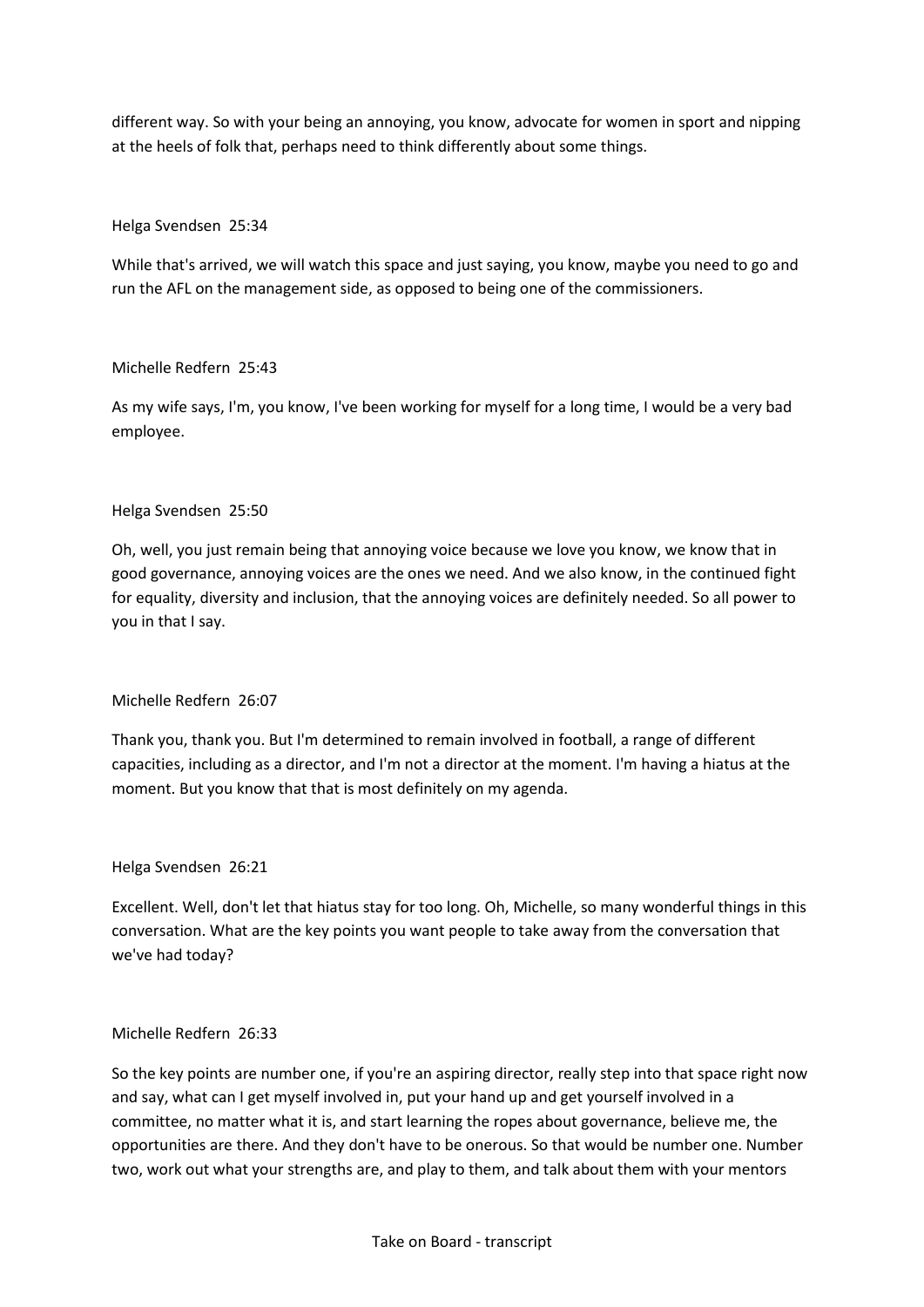and stakeholders. And number three, figure out what your gaps are. So you've got to learn about governance, and figure out your what your gaps are, and figure out what you're going to do about that. So that would be my first three for aspiring directors, or current directors, I want you to look beyond the group that you might ordinarily look at. As potential directors, start thinking about talent pipelines, committees, and subcommittees are really great ways to give women opportunity and experience. You know, I always say we've got to expose women to these environments, and give them the exposure to the people who are in the environments. So think about who you might bring onto your committees and start grooming, have a talent pipeline the same as we do in companies. So directors look beyond the normal that you might look to, and challenge your board recruitment companies to think more broadly, we want to see more women of colour. We want to see more First Nations women, we want to see more women full stop, but certainly those two groups are underrepresented.

## Helga Svendsen 26:38

Absolutely. I've said it a few times say it again, that equality is just one part of the equation. If all we do is replace some of the white men on boards with old white men on boards with old white women, we haven't won we need that diversity as well. Yeah. Have you got a resource that you would like to share with the take on board community?

## Michelle Redfern 28:29

I do. And it's, it's a book by one of my fabulous friends and also someone I'm in a business with Susan Collins, her book is called No Ceiling, No Walls and Helga I'm going to get you some copies. But I'm back up in Melbourne for you to give away one of your fabulous breakfasts. It's a really great business book to help you close what we call the missing 33% gap. So if you are light on business, strategic and financial acumen, it is a great book to start saying, here's how I might start to identify and close my gaps. It's a brilliant book about women's leadership, because a lot of leadership is still grounded in what men need when they start to receive to the C suite. And frankly what men need, they start to move up the career ladder. Women are already good at what women need is what men have been taught from the outset of their careers, the business of the business. So this is a great book.

## Helga Svendsen 29:23

Ah, oh, well, just this year, we started the take on board book club, Michelle, No Ceiling, No Walls might end up as one of the books on Book Club for 2022. Oh, Michelle, thank you so much. I can't believe it's taken us this long to organize this time to chat to be on the podcast. But thank you so much for sharing your stories, for sharing your tips for sharing your wisdom with take onboard community today.